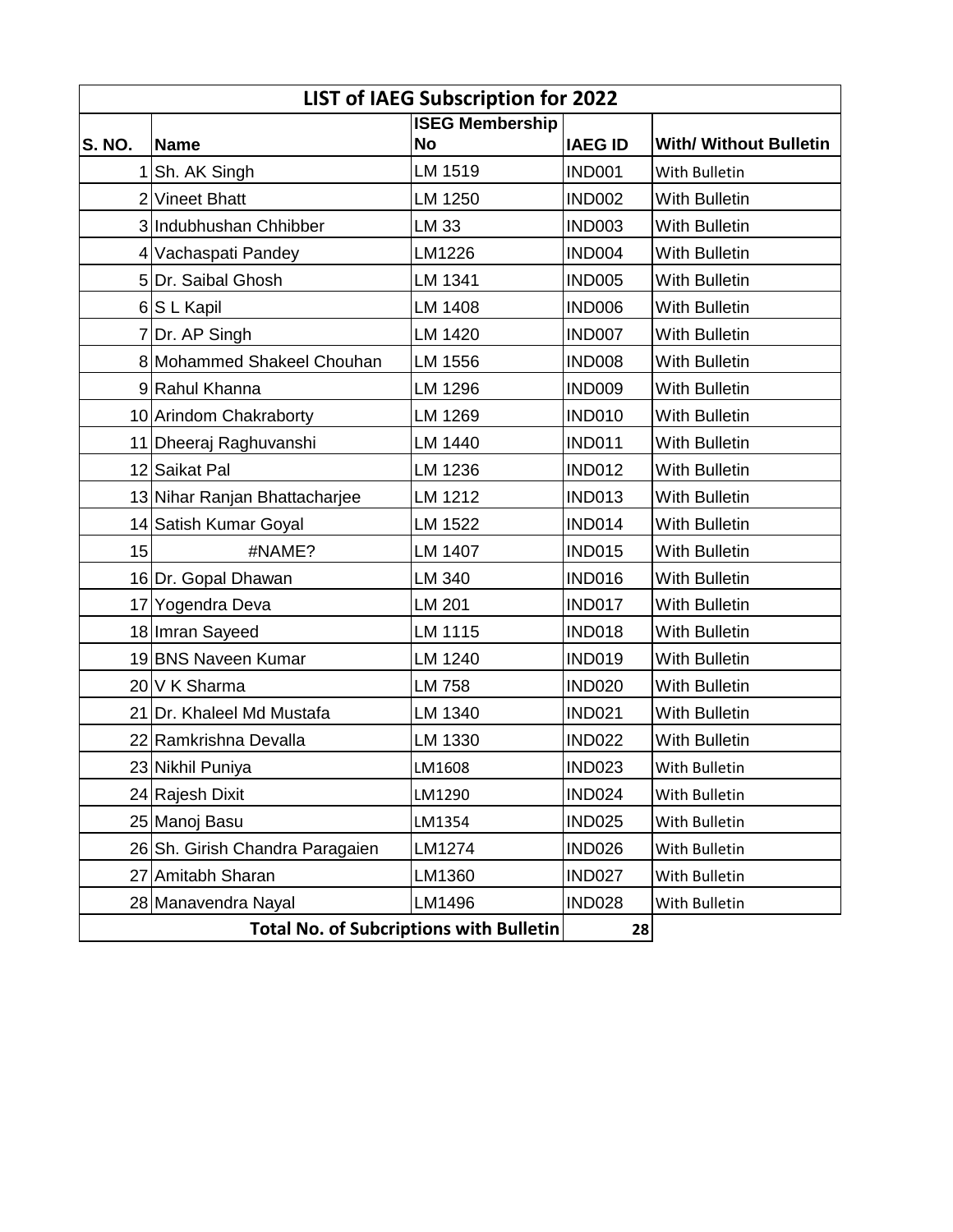| $\overline{\mathsf{S}}$ . NO. | <b>Name</b>              | <b>ISEG Membership IAEG ID</b><br><b>No</b> |               | <b>With/ Without Bulletin</b> |
|-------------------------------|--------------------------|---------------------------------------------|---------------|-------------------------------|
|                               | 1 Vipul Nagar            | LM 1525                                     | <b>IND029</b> | <b>Without Bulletin</b>       |
|                               | 2 Ashok Dhawan           | LM 569                                      | <b>IND030</b> | <b>Without Bulletin</b>       |
|                               | 3 AP Thapliyal           | LM 1515                                     | <b>IND031</b> | <b>Without Bulletin</b>       |
|                               | 4 M Raju                 | LM-664                                      | <b>IND032</b> | <b>Without Bulletin</b>       |
|                               | 5 Trilochan Singh        | LM 1411                                     | <b>IND033</b> | <b>Without Bulletin</b>       |
|                               | 6 Mrs. Anchal Jain       | LM 1546                                     | <b>IND034</b> | Without Bulletin              |
|                               | 7 Nitin Goyal            | LM 1547                                     | <b>IND035</b> | Without Bulletin              |
|                               | 8 Manoj Verman           | LM 0852                                     | <b>IND036</b> | Without Bulletin              |
|                               | 9 Avik Kumar Mandal      | LM1593                                      | <b>IND037</b> | <b>Without Bulletin</b>       |
|                               | 10 Sadish Kumar, S       | LM 1390                                     | <b>IND038</b> | <b>Without Bulletin</b>       |
|                               | 11 Vivek Sharma          | LM 1370                                     | <b>IND039</b> | <b>Without Bulletin</b>       |
|                               | 12 Raghvir Singh         | LM 1575                                     | <b>IND040</b> | <b>Without Bulletin</b>       |
|                               | 13 Susheel Kumar         | LM 1576                                     | <b>IND041</b> | <b>Without Bulletin</b>       |
|                               | 14 Vijay Kumar           | LM 1398                                     | <b>IND042</b> | <b>Without Bulletin</b>       |
|                               | 15 Deepak Kumar          | LM 1396                                     | <b>IND043</b> | <b>Without Bulletin</b>       |
|                               | 16 Indra Prakash         | LM 213                                      | <b>IND044</b> | <b>Without Bulletin</b>       |
|                               | 17 Prof. VK Srivastava   | LM 545                                      | <b>IND045</b> | Without Bulletin              |
|                               | 18 Vinod K Kasliwal      | <b>LM79</b>                                 | <b>IND046</b> | <b>Without Bulletin</b>       |
|                               | 19RN Misra               | LM 1349                                     | <b>IND047</b> | <b>Without Bulletin</b>       |
|                               | 20 Ajay Kumar Verma      | LM 1285                                     | <b>IND048</b> | <b>Without Bulletin</b>       |
|                               | 21 Mohd J Ahmed          | LM 207                                      | <b>IND049</b> | <b>Without Bulletin</b>       |
|                               | 22 Lokesh K Jaiswal      | LM 1374                                     | <b>IND050</b> | <b>Without Bulletin</b>       |
|                               | 23 Radhendra N Sahoo     | LM 1454                                     | <b>IND051</b> | <b>Without Bulletin</b>       |
|                               | 24 Ajay Kumar            | LM 1397                                     | <b>IND052</b> | <b>Without Bulletin</b>       |
|                               | 25 Abhishek Kumar Mishra | LM 1483                                     | <b>IND053</b> | <b>Without Bulletin</b>       |
|                               | 26 S K Wadhawan          | LM 1406                                     | <b>IND054</b> | Without Bulletin              |
|                               | 27 Dr. Neelima Satyam    | LM 1511                                     | <b>IND055</b> | Without Bulletin              |
|                               | 28 Mohinder Pal Singh    | LM 1526                                     | <b>IND056</b> | Without Bulletin              |
|                               | 29 Dibyajyoti Sinha      | LM1609                                      | <b>IND057</b> | Without Bulletin              |
|                               | 30 Pushkar Anand         | LM1610                                      | <b>IND058</b> | Without Bulletin              |
|                               | 31 Sankhdeep Chowdhury   | LM1457                                      | <b>IND059</b> | Without Bulletin              |
|                               | 32 Manoj Gupta           | LM1479                                      | <b>IND060</b> | Without Bulletin              |
|                               | 33 PC Upadhyay           | LM 1540                                     | <b>IND061</b> | Without Bulletin              |
|                               | 34 Vinay Singh           | LM1595                                      | <b>IND062</b> | Without Bulletin              |
|                               | 35 Mitresh Kumar Sahu    | LM1596                                      | <b>IND063</b> | Without Bulletin              |
|                               | 36 Abhineet              | LM1597                                      | <b>IND064</b> | Without Bulletin              |